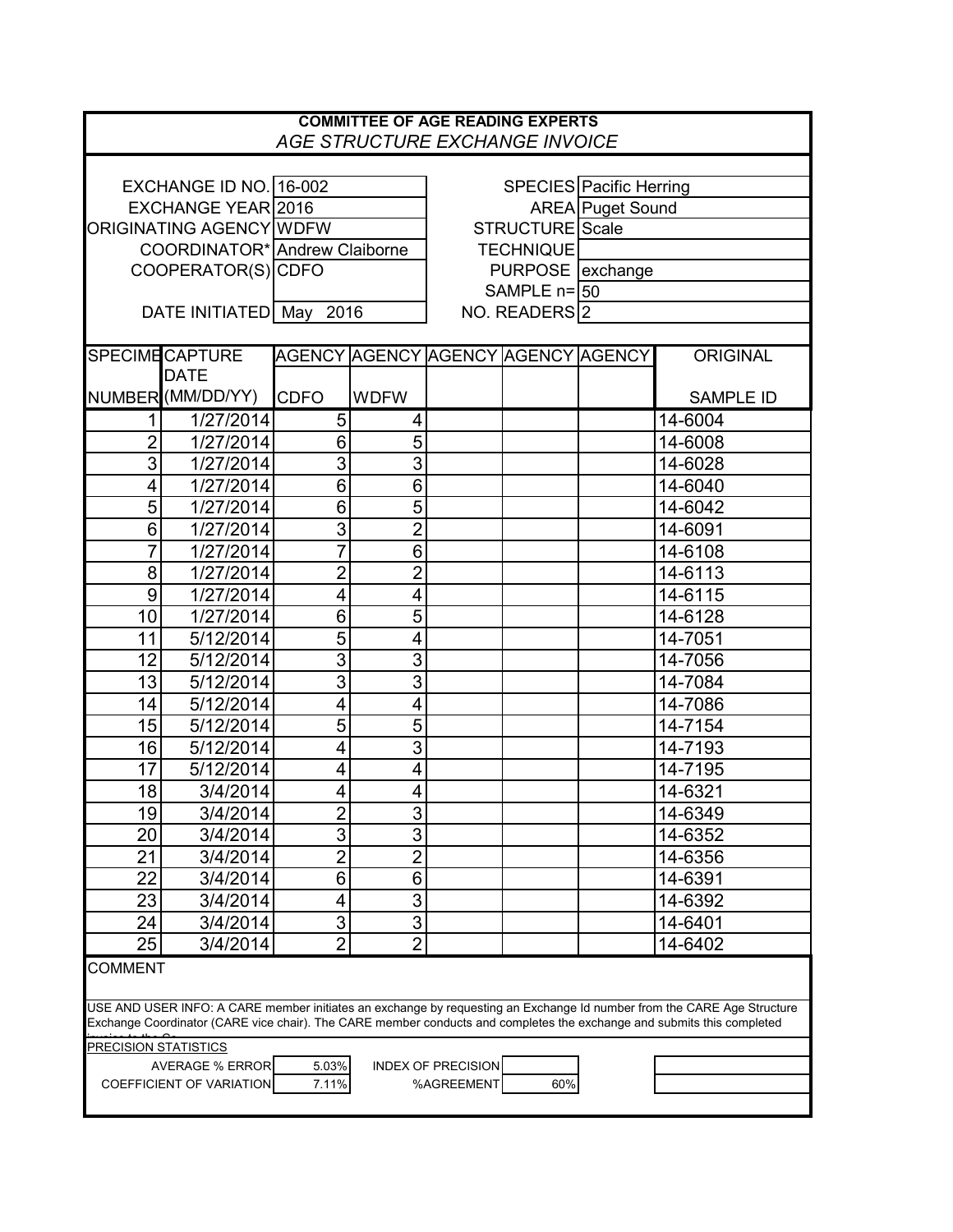| <b>COMMITTEE OF AGE READING EXPERTS</b><br>AGE STRUCTURE EXCHANGE INVOICE                                                                                                                                                                        |                        |                  |                |                                    |  |                    |                  |  |  |  |  |
|--------------------------------------------------------------------------------------------------------------------------------------------------------------------------------------------------------------------------------------------------|------------------------|------------------|----------------|------------------------------------|--|--------------------|------------------|--|--|--|--|
|                                                                                                                                                                                                                                                  |                        |                  |                |                                    |  |                    |                  |  |  |  |  |
|                                                                                                                                                                                                                                                  | EXCHANGE ID NO. 16-002 |                  |                | <b>SPECIES</b>                     |  | Pacific Herring    |                  |  |  |  |  |
| <b>EXCHANGE YEAR</b>                                                                                                                                                                                                                             |                        | 2016             |                | <b>AREA</b>                        |  | <b>Puget Sound</b> |                  |  |  |  |  |
| <b>ORIGINATING AGENCY</b>                                                                                                                                                                                                                        |                        | <b>WDFW</b>      |                | <b>STRUCTURE</b>                   |  | Scale              |                  |  |  |  |  |
| COORDINATOR*                                                                                                                                                                                                                                     |                        | Andrew Claiborne |                | <b>TECHNIQUE</b>                   |  |                    |                  |  |  |  |  |
| COOPERATOR(S)                                                                                                                                                                                                                                    |                        | <b>CDFO</b>      |                | <b>PURPOSE</b>                     |  | exchange           |                  |  |  |  |  |
|                                                                                                                                                                                                                                                  |                        |                  |                | SAMPLE n=                          |  | 50                 |                  |  |  |  |  |
| <b>DATE INITIATED</b>                                                                                                                                                                                                                            |                        | May<br>2016      |                | NO. READERS                        |  | $\overline{2}$     |                  |  |  |  |  |
|                                                                                                                                                                                                                                                  | <b>SPECIME CAPTURE</b> |                  |                | AGENCY AGENCY AGENCY AGENCY AGENCY |  |                    | <b>ORIGINAL</b>  |  |  |  |  |
|                                                                                                                                                                                                                                                  | <b>DATE</b>            |                  |                |                                    |  |                    |                  |  |  |  |  |
|                                                                                                                                                                                                                                                  | NUMBER (MM/DD/YY)      | <b>CDFO</b>      | <b>WDFW</b>    |                                    |  |                    | <b>SAMPLE ID</b> |  |  |  |  |
| 26                                                                                                                                                                                                                                               | 3/4/2014               | 2                | 2              |                                    |  |                    | 14-6403          |  |  |  |  |
| 27                                                                                                                                                                                                                                               | 3/4/2014               | 5                | 4              |                                    |  |                    | 14-6425          |  |  |  |  |
| 28                                                                                                                                                                                                                                               | 3/12/2014              | $\overline{3}$   | $\overline{3}$ |                                    |  |                    | 14-6481          |  |  |  |  |
| 29                                                                                                                                                                                                                                               | 3/12/2014              | $\overline{3}$   | $\overline{3}$ |                                    |  |                    | 14-6482          |  |  |  |  |
| 30                                                                                                                                                                                                                                               | 3/12/2014              | $\overline{3}$   | $\overline{3}$ |                                    |  |                    | 14-6591          |  |  |  |  |
| 31                                                                                                                                                                                                                                               | 3/12/2014              | $\overline{3}$   | $\overline{3}$ |                                    |  |                    | 14-6600          |  |  |  |  |
| 32                                                                                                                                                                                                                                               | 3/12/2014              | $\overline{4}$   | 4              |                                    |  |                    | 14-7729          |  |  |  |  |
| 33                                                                                                                                                                                                                                               | 2/24/2014              | 6                | $\overline{5}$ |                                    |  |                    | 14-6151          |  |  |  |  |
| 34                                                                                                                                                                                                                                               | 2/24/2014              | $\overline{3}$   | $\overline{3}$ |                                    |  |                    | 14-6180          |  |  |  |  |
| 35                                                                                                                                                                                                                                               | 2/24/2014              | $\overline{6}$   | $\overline{5}$ |                                    |  |                    | 14-6254          |  |  |  |  |
| $\overline{36}$                                                                                                                                                                                                                                  | 2/24/2014              | $\overline{8}$   | 5              |                                    |  |                    | 14-6256          |  |  |  |  |
| 37                                                                                                                                                                                                                                               | 2/24/2014              | 7                | $\overline{6}$ |                                    |  |                    | 14-6259          |  |  |  |  |
| 38                                                                                                                                                                                                                                               | 2/24/2014              | $\overline{3}$   | $\overline{2}$ |                                    |  |                    | 14-6260          |  |  |  |  |
| 39                                                                                                                                                                                                                                               | 2/24/2014              | $\overline{8}$   | $\overline{5}$ |                                    |  |                    | 14-6262          |  |  |  |  |
| 40                                                                                                                                                                                                                                               | 2/24/2014              | $\overline{6}$   | 4              |                                    |  |                    | 14-6266          |  |  |  |  |
| 41                                                                                                                                                                                                                                               | 2/24/2014              | $\overline{3}$   | $\overline{3}$ |                                    |  |                    | 14-6267          |  |  |  |  |
| 42                                                                                                                                                                                                                                               | 2/24/2014              | $\overline{5}$   | 4              |                                    |  |                    | 14-6268          |  |  |  |  |
| 43                                                                                                                                                                                                                                               | 4/16/2014              | 5                | 4              |                                    |  |                    | 14-6751          |  |  |  |  |
| 44                                                                                                                                                                                                                                               | 4/16/2014              | 5                | 4              |                                    |  |                    | 14-6753          |  |  |  |  |
| 45                                                                                                                                                                                                                                               | 4/16/2014              | $\overline{3}$   | 3              |                                    |  |                    | 14-6856          |  |  |  |  |
| 46                                                                                                                                                                                                                                               | 3/26/2014              | 6                | $\overline{5}$ |                                    |  |                    | 14-6710          |  |  |  |  |
| 47                                                                                                                                                                                                                                               | 3/26/2014              | 6                | $\overline{5}$ |                                    |  |                    | 14-6711          |  |  |  |  |
| 48                                                                                                                                                                                                                                               | 3/26/2014              | 6                | $\overline{5}$ |                                    |  |                    | 14-6712          |  |  |  |  |
| 49                                                                                                                                                                                                                                               | 3/26/2014              | 4                | 4              |                                    |  |                    | 14-6722          |  |  |  |  |
| 50                                                                                                                                                                                                                                               | 3/26/2014              | 4                | 3              |                                    |  |                    | 14-6724          |  |  |  |  |
| <b>COMMENT</b>                                                                                                                                                                                                                                   |                        |                  |                |                                    |  |                    |                  |  |  |  |  |
| USE AND USER INFO: A CARE member initiates an exchange by requesting an Exchange Id number from the CARE Age Structure<br>Exchange Coordinator (CARE vice chair). The CARE member conducts and completes the exchange and submits this completed |                        |                  |                |                                    |  |                    |                  |  |  |  |  |
| <b>PRECISION STATISTICS</b>                                                                                                                                                                                                                      |                        |                  |                |                                    |  |                    |                  |  |  |  |  |
| <b>AVERAGE % ERROR</b><br>7.92%<br><b>INDEX OF PRECISION</b>                                                                                                                                                                                     |                        |                  |                |                                    |  |                    |                  |  |  |  |  |
| %AGREEMENT<br>40%<br><b>COEFFICIENT OF VARIATION</b><br>11.20%                                                                                                                                                                                   |                        |                  |                |                                    |  |                    |                  |  |  |  |  |